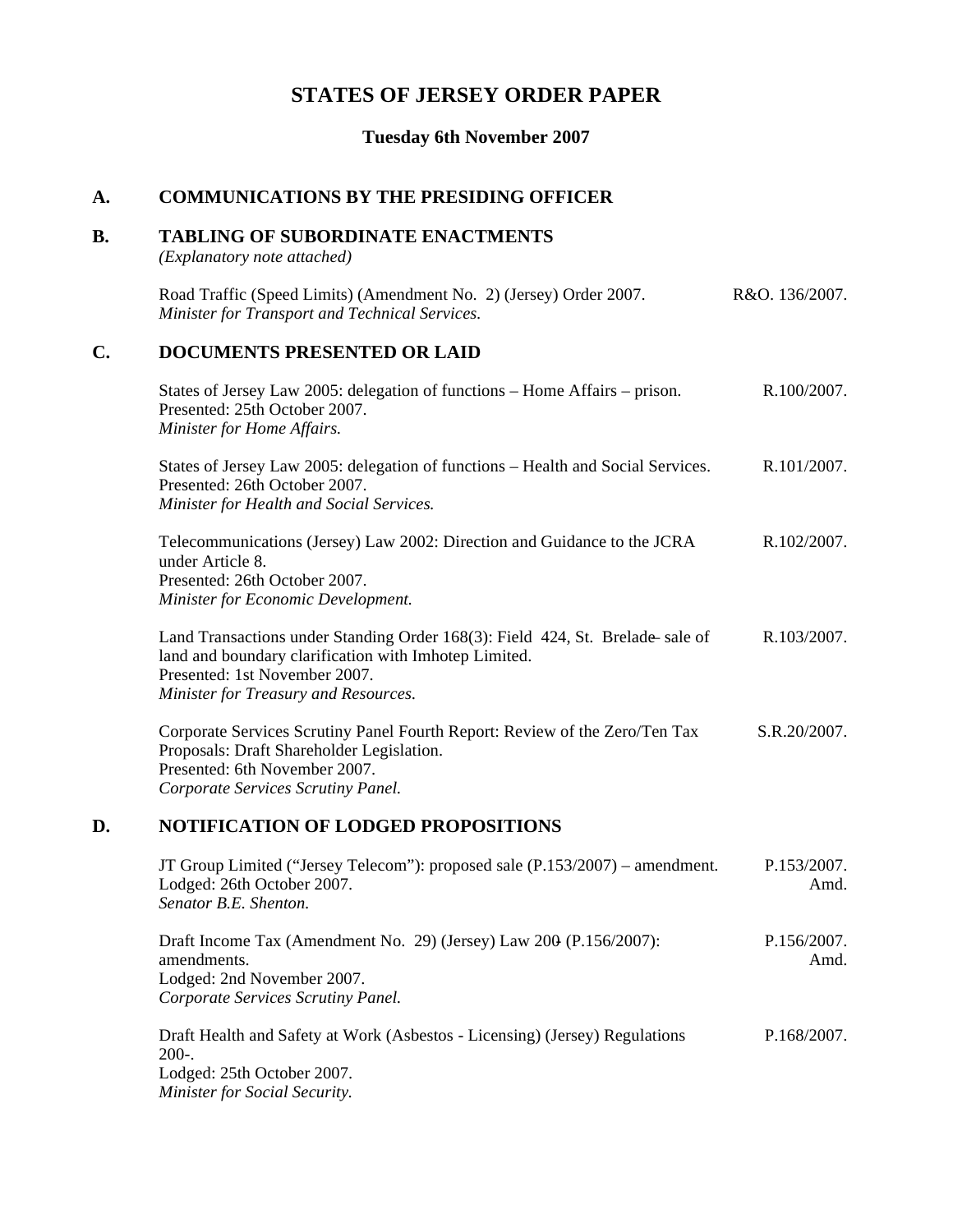Goods and Services Tax: Zero-Rating for Foodstuffs, Books, Newspapers and Magazines. Lodged: 26th October 2007. *Senator B.E. Shenton.* P.169/2007.

Draft Gambling (Remote Gambling Disaster Recovery) (Jersey) Regulations 200- P.170/2007.

Lodged: 31st October 2007. *Minister for Economic Development.*

### **E. WITHDRAWAL OF LODGED PROPOSITIONS**

In accordance with Standing Order 34(1), Deputy Alan Breckon of St. Saviour has informed the Greffier of the States that the following proposition is to be withdrawn -

Senator Frank Harrison Walker, Chief Minister: Vote of Censure. Lodged: 10th October 2007. *Deputy A. Breckon of St. Saviour.* P.158/2007.

## **F. APPOINTMENT OF MINISTERS, COMMITTEES AND PANELS**

Nomination of Deputy R.G. Le Hérissier of St. Saviour as a member of the Corporate Services Scrutiny Panel.

### **G. MATTERS OF PRIVILEGE**

#### **H. PETITIONS**

.

#### **I. QUESTIONS**

(a) – **Written Questions**

*(attached)*

- 1. The Minister for Economic Development will table an answer to a question asked by Deputy S.S.P.A. Power of St. Brelade regarding the appointment of a Liaison Director to the Civil Aviation Authority.
- 2. The Minister for Economic Development will table an answer to a question asked by Deputy A. Breckon of St. Saviour regarding the addition of Value Added Tax on goods from the U.K.
- 3. The Minister for Economic Development will table an answer to a question asked by Deputy R.G. Le Hérissier of St. Saviour regarding the rental of office accommodation for Economic Development staff.
- 4. The Chief Minister will table an answer to a question asked by Deputy R.G. Le Hérissier of St. Saviour regarding cost cutting measures.
- 5. The Minister for Transport and Technical Services will table an answer to a question by Deputy R.G. Le Hérissier of St. Saviour regarding the cost of the new bus arrival texting system.
- 6. The Minister for Planning and Environment will table an answer to a question by Deputy I.J. Gorst of St. Clement regarding the location of an animal carcass storage facility at Howard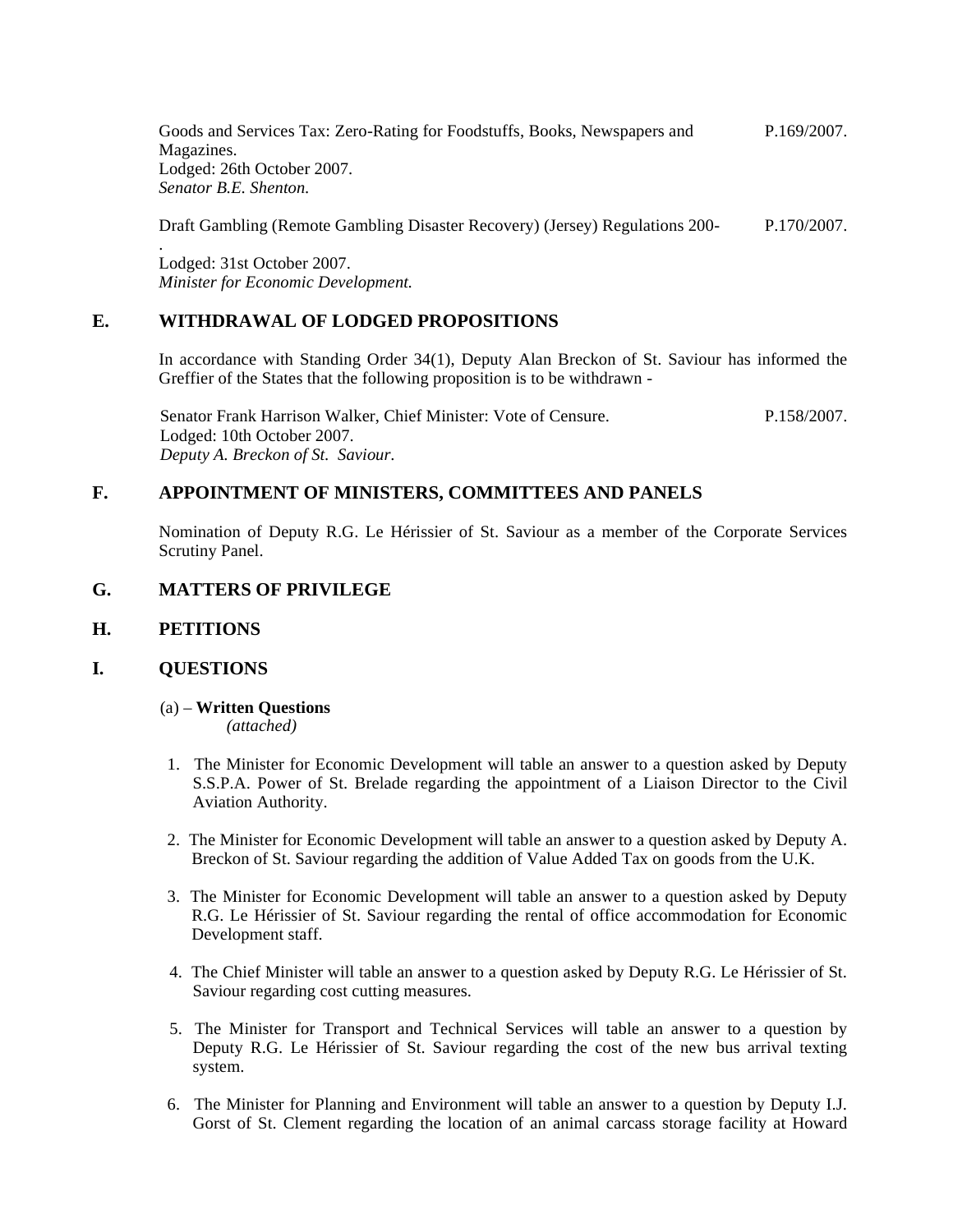-

- 7. The Minister for Transport and Technical Services will table an answer to a question by Deputy I.J. Gorst of St. Clement regarding the location of an animal carcass storage facility at Howard Davis Farm.
- 8. The Minister for Education, Sport and Culture will table an answer to a question by Senator J.L. Perchard regarding the National Gallery Steering Group.
- (b) **Oral Questions** (90 minutes) *(attached)*
- 1. The Deputy of St. Martin will ask the following question of the Minister for Health and Social Services -

 "Whilst Health and Social Services is to be complimented on its breast screening programme for women, would the Minister advise whether there are any plans to introduce prostrate cancer screening for men?"

2. Deputy S.C. Ferguson of St. Brelade will ask the following question of the Chief Minister -

 "Can the Chief Minister explain why the annual report of States Employees' Remuneration for 2006 did not contain comparisons between States pay rates and private sector rates (and also between States rates and UK mainland public sector rates) as had been provided in the equivalent report for 2005, and confirm that the 2006 comparisons will be published?"

3. Senator S. Syvret will ask the following question of the Minister for Health and Social Services -

 "Will the Minister inform the Assembly whether children in custodial care are transported from Les Chênes/Greenfields to Court in the same vehicle as adult prisoners from H.M.P. La Moye, and, if so, does he consider that this practice is compatible with the Children (Jersey) Law 2002, in particular Articles 19 and 35?"

4. Deputy K.C. Lewis of St. Saviour will ask the following question of the Minister for Economic Development -

 "Further to news that from 6th November 2007, British Airways will no longer accept surfboards and kayaks on board its passenger aircraft, what steps, if any, is the Minister taking to request that the airline reverses this decision?"

5. Deputy G.P. Southern of St. Helier will ask the following question of the Minister for Housing

 "Will the Minister detail for members the sums involved in the 600 "zero tolerance" letters sent to tenants, in terms of rent owed, by monthly bands over a period of 0 to 24 months, and in bands of £200 from £0 to £2000,and will he further state how many of the 600 letters were sent to pensioners?"

6. Senator S. Syvret will ask the following question of the Minister for Home Affairs-

 "Will the Minister inform the Assembly whether children in custodial care are transported from Les Chênes/Greenfields to Court in the same vehicle as adult prisoners from H.M.P. La Moye, and, if so, does she consider this practice to be acceptable?"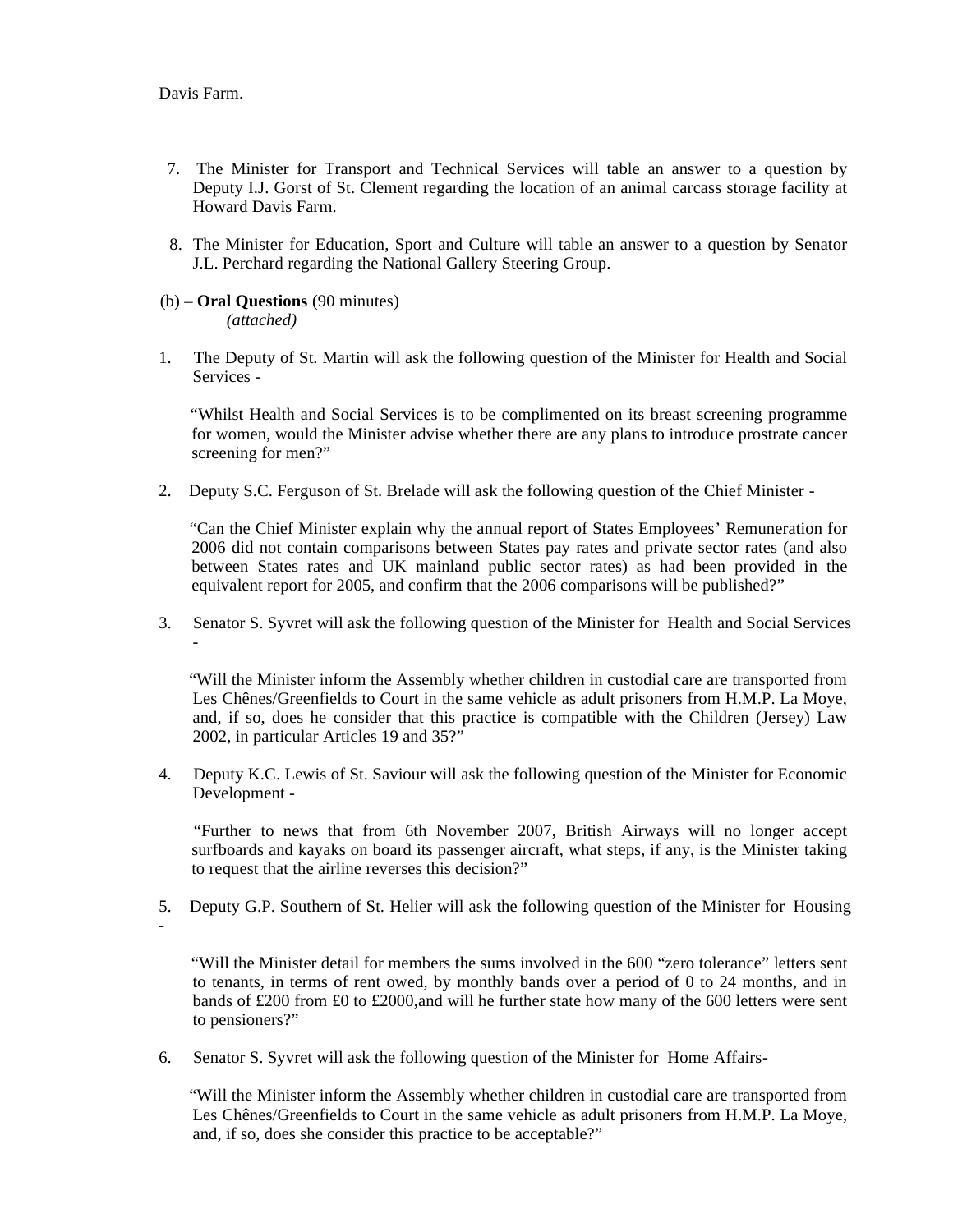7. Deputy S.S.P.A. Power of St Brelade will ask the following question of the Minister for Economic Development -

 "The Assistant Minister has recently stressed the importance of Service Level Agreements at the Harbour. Can the Minister confirm the number of Service Level Agreements in force at the Airport?"

8. Deputy S.S.P.A. Power of St Brelade will ask the following question of the Minister for Economic Development -

 "Under what grounds can the Port of St. Helier, being an open Port under United Nations International Maritime Organisation regulations, refuse a commercial vessel, (which can prove it is not carrying any dangerous or prohibited material and for which there is an available slot time and port capacity) the right to use and discharge or load at the Port?"

9. Deputy G.P. Southern of St. Helier will ask the following question of the Minister for Housing

 "Will the Minister advise how he considers that his threat to withdraw heating or hot water from tenants, contained in Housing Department "zero tolerance" letters, and sanctioned by him, constitutes a "firm but fair policy" under Audit Commission good practice guidance, as suggested by him in his response to my question of 23rd October 2007?"

10. Deputy S. Pitman of St. Helier will ask the following question of the Chief Minister -

-

"Following the Minister for Housing's admission that he was responsible for the loss of £1.5 million of public money relating to the sale of First Time Buyer homes at Le Squez, would the Chief Minister advise Members whether he will be calling for the resignation of the Minister for Housing?"

11. Deputy G.C.L. Baudains of St. Clement will ask the following question of the Minister for Treasury and Resources -

 "The Minister recently stated (regarding 0/10 and the Isle of Man's position) that 'Jersey's proposals have been shared informally with UK officials and as a result we believe that they are fully EU Code compliant'. Can the Minister explain the apparent step back from his previous assertions, for example, in answer to questions on 28th March 2006, that the UK had endorsed our position as compliant?"

12. Deputy R.G. Le Hérissier of St. Saviour will ask the following question of the Minister of Health and Social Services -

 "When will the Minister be announcing his definitive decision in respect of a programme for dealing with a possible flu pandemic?"

13. The Connétable of St. Helier will ask the following question of the Minister for Education, Sport and Culture -

 "Would the Minister inform Members whether a review was conducted into the recent food poisoning incident which deferred the start of the school term for many students and teachers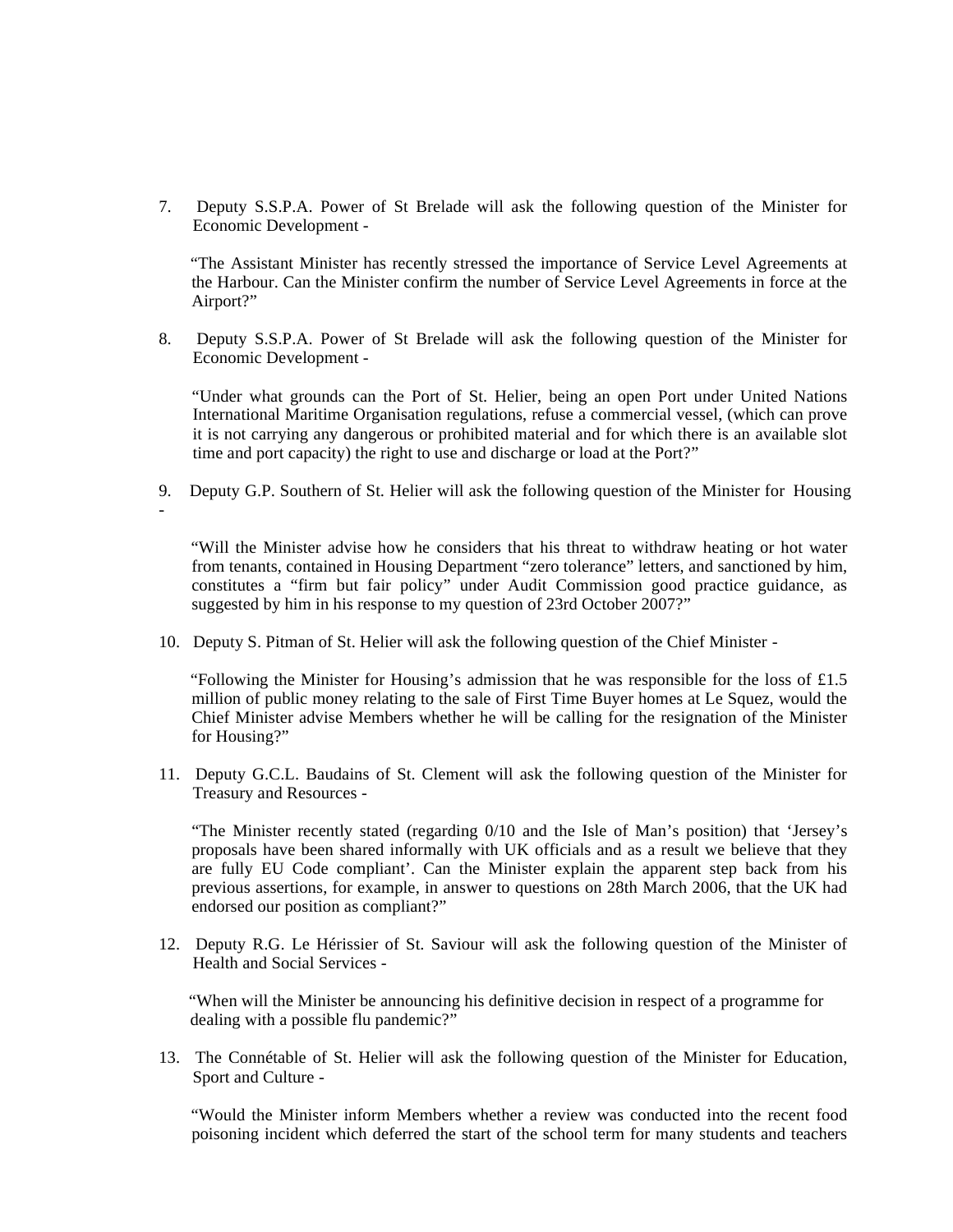- and, if so, give details as to the outcome, and would he advise whether sufficient safeguards are in place to ensure that standards of food hygiene are maintained in the provision of school food?"
- 14. Deputy P.V.F. Le Claire of St Helier will ask the following question of the Minister for Economic Development -

 "What measures, if any, are being taken by Economic Development to improve the employment prospects of the unemployed in Jersey?"

15. Deputy K.C. Lewis of St. Saviour will ask the following question of the Minister for Economic Development -

 "Following the grounding by SAS Scandinavian Airlines of its entire fleet of Q400/Dash 8 aircraft, is the Minister satisfied that no safety issues arise from this aircraft flying into Jersey on a daily basis?"

16. The Connétable of St. Helier will ask the following question of the Minister for Education, Sport and Culture -

 "Would the Minister explain how the free places at the new States provided nursery in St. Peter will be allocated, when parents will be informed of the outcome of their applications and whether he would consider deferring the allocation of additional free places until the publication of the findings of the current Scrutiny Panel review into the funding of nursery education?"

17. The Deputy of St. Martin will ask the following question of the President of the Chairman's Committee -

 "Would the President advise members when the revised Draft Code of Practice for Scrutiny Panels and the Public Accounts Committee is likely to be lodged for debate?"

18. Deputy S. Pitman of St. Helier will ask the following question of the Chief Minister -

 "Would the Minister confirm to Members the role of the Corporate Management Board and why States Members are not invited to attend the Board's meetings?

#### **(c) – Questions to Ministers without notice (30 minutes) -**

1st question period – Minister for Health and Social Services

2nd question period – Chief Minister

## **J. PERSONAL STATEMENTS**

#### **K. STATEMENTS ON A MATTER OF OFFICIAL RESPONSIBILITY**

#### **L. PUBLIC BUSINESS**

Goods and Services Tax: petition. Lodged: 18th September 2007. *Connétable of St. Helier.*

P.125/2007.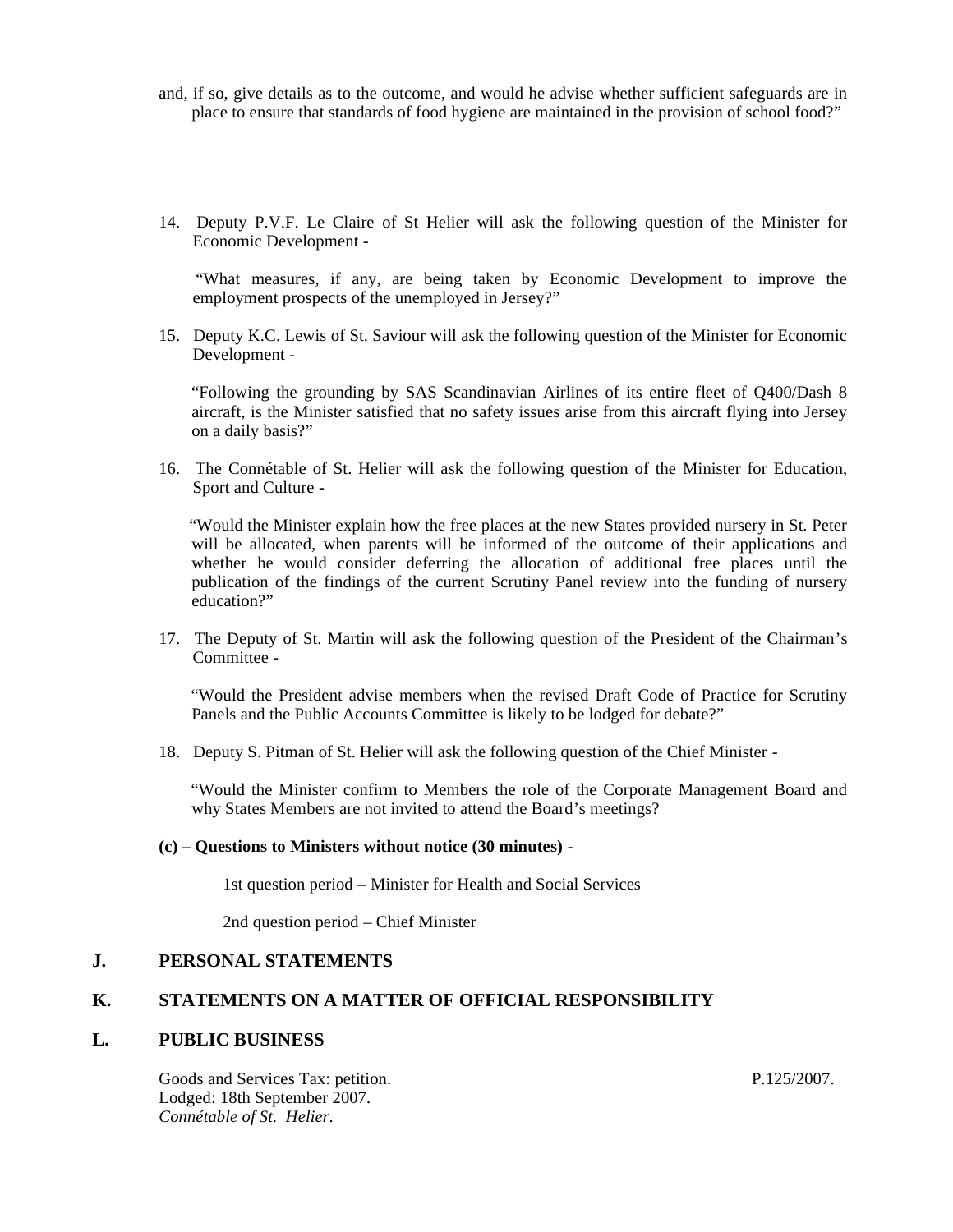| Goods and Services Tax: petition $(P.125/2007)$ – comments.<br>Presented: 17th October 2007.<br>Minister for Treasury and Resources.                                   | P.125/2007.<br>Com. |
|------------------------------------------------------------------------------------------------------------------------------------------------------------------------|---------------------|
| Draft Price and Charge Indicators (Jersey) Law 200-.<br>Lodged: 4th October 2007.<br>Minister for Economic Development.                                                | P.149/2007.         |
| Draft Goods and Services Tax (Jersey) Law 2007 (Appointed Day) Act 200-.<br>Lodged: 11th September 2007.<br>Minister for Treasury and Resources.                       | P.121/2007.         |
| Draft Financial Services (Amendment of Law) (No. 2) (Jersey) Regulations 200.<br>Lodged: 28th August 2007.<br>Minister for Economic Development.                       | P.114/2007.         |
| Draft Collective Investment Funds (Amendment No. 4) (Jersey) Law 200.<br>Lodged: 25th September 2007.<br>Minister for Economic Development.                            | P.139/2007.         |
| Draft Collective Investment Funds (Amendment No. 4) (Jersey) Law 200-<br>(P.139/2007): amendments.<br>Lodged: 23rd October 2007.<br>Minister for Economic Development. | P.139/2007.<br>Amd. |
| Draft Banking Business (Amendment No. 6) (Jersey) Law 200.<br>Lodged: 25th September 2007.<br>Minister for Economic Development.                                       | P.136/2007.         |
| Draft Insurance Business (Amendment No. 6) (Jersey) Law 200.<br>Lodged: 25th September 2007.<br>Minister for Economic Development.                                     | P.137/2007.         |
| Draft Financial Services (Amendment No. 4) (Jersey) Law 200.<br>Lodged: 25th September 2007.<br>Minister for Economic Development.                                     | P.138/2007.         |
| Draft Criminal Justice (International Co-operation) (Amendment) (Jersey) Law<br>$200-.$<br>Lodged: 24th September 2007.<br>Minister for Treasury and Resources.        | P.134/2007.         |
| Draft Proceeds of Crime (Amendment) (Jersey) Law 200-.<br>Lodged: 24th September 2007.<br>Minister for Treasury and Resources.                                         | P.129/2007.         |
| Draft Drug Trafficking (Offences) (Amendment) (Jersey) Law 200-.<br>Lodged: 24th September 2007.<br>Minister for Treasury and Resources.                               | P.128/2007.         |
| Draft Terrorism (Amendment No. 2) (Jersey) Law 200.<br>Lodged: 24th September 2007.<br>Minister for Home Affairs.                                                      | P.131/2007.         |
| Draft Corruption (Amendment of Definitions) (Jersey) Regulations 200-.<br>Lodged: 24th September 2007.                                                                 | P.130/2007.         |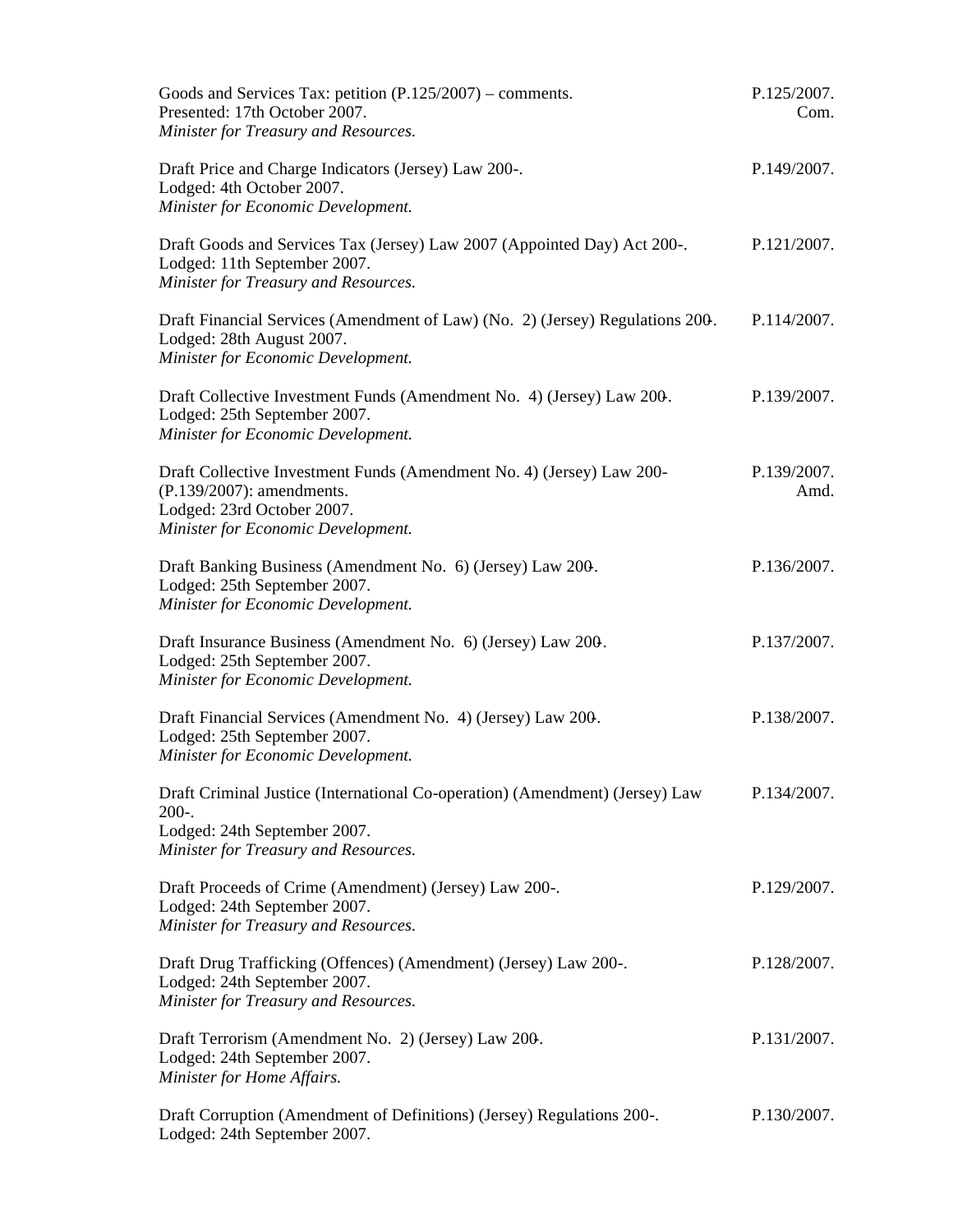*Minister for Home Affairs.*

| Draft Crime (Transnational Organized Crime) (Jersey) Law 200-. | P.132/2007. |
|----------------------------------------------------------------|-------------|
| Lodged: 24th September 2007.                                   |             |
| Minister for Home Affairs.                                     |             |

| Draft Crime (Transnational Organized Crime) (Jersey) Law 200- (P.132/2007):<br>amendments.<br>Lodged: 23rd October 2007.<br>Minister for Home Affairs. | P.132/2007.<br>Amd. |
|--------------------------------------------------------------------------------------------------------------------------------------------------------|---------------------|
| Draft Proceeds of Crime (Cash Seizure) (Jersey) Law 200-.<br>Lodged: 24th September 2007.<br>Minister for Home Affairs.                                | P.133/2007.         |
| Draft Civil Asset Recovery (International Co-operation) (Jersey) Law 200-.<br>Lodged: 25th September 2007.<br>Minister for Home Affairs.               | P.135/2007.         |
| Draft Marriage and Civil Status (Amendment) (Jersey) Law 200-.<br>Lodged: 7th September 2007.<br>Minister for Home Affairs.                            | P.120/2007.         |
| Crime (Sentences) Act 1997: extension to Jersey.<br>Lodged: 14th September 2007.<br>Chief Minister.                                                    | P.124/2007.         |
| Draft Loi (1939) sur les honoraires des Avocats et des Écrivains (Repeal) (Jersey)<br>Law 200-.<br>Lodged: 18th September 2007.<br>Chief Minister.     | P.126/2007.         |

## **M. ARRANGEMENT OF PUBLIC BUSINESS**

## **20th November 2007**

| Criminal Justice Policy - audit of the need for a prosecution service.<br>Lodged: 19th October 2007.<br>Deputy of St. Martin.                                          | P.161/2007.         |
|------------------------------------------------------------------------------------------------------------------------------------------------------------------------|---------------------|
| Criminal Justice Policy.<br>Lodged: 4th September 2007.<br>Minister for Home Affairs.                                                                                  | P.118/2007.         |
| Criminal Justice Policy (P.118/2007): amendment.<br>Lodged: 23rd October 2007.<br>Deputy of St. Martin.                                                                | P.118/2007.<br>Amd. |
| Draft Electricity Link with France (Protection of Submarine Cable) (Jersey)<br>Regulations 200-.<br>Lodged: 25th September 2007.<br>Minister for Economic Development. | P.142/2007.         |

Draft Community Provisions (Ship and Port Facility – Security) (Amendment) P.144/2007.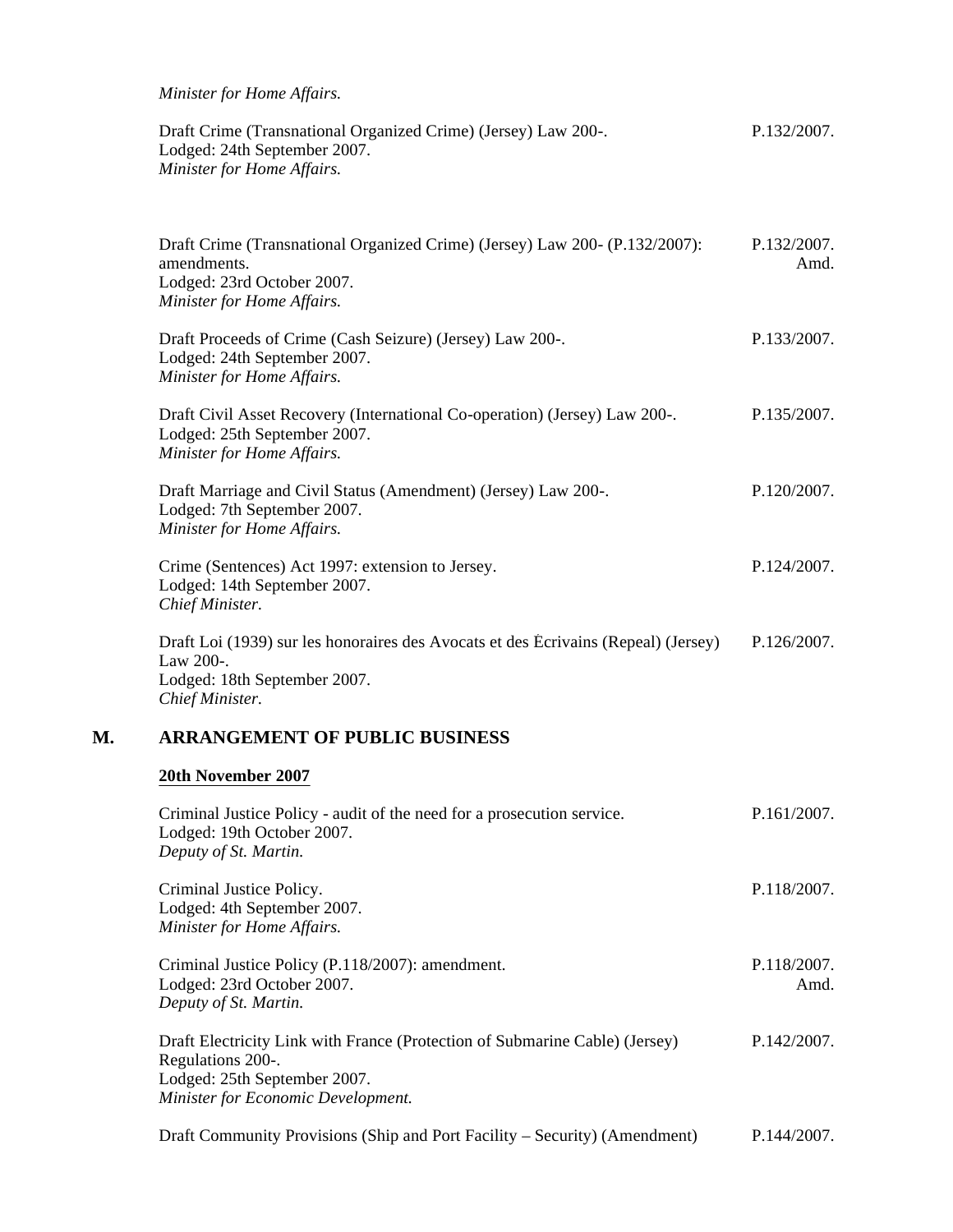(Jersey) Regulations 200-. Lodged: 26th September 2007. *Minister for Economic Development.*

| Health Insurance Exemption cards: free bus travel and Active cards.<br>Lodged: 26th September 2007.<br>Health, Social Security and Housing Scrutiny Panel. | P.145/2007.         |
|------------------------------------------------------------------------------------------------------------------------------------------------------------|---------------------|
| Draft Public Library (Jersey) Regulations 200-.<br>Lodged: 3rd October 2007.<br>Minister for Education, Sport and Culture.                                 | P.146/2007.         |
| Draft Places of Refreshment (Jersey) Regulations 200-.<br>Lodged: 4th October 2007.<br>Minister for Economic Development.                                  | P.148/2007.         |
| Draft Amendment (No. 7) of the Standing Orders of the States of Jersey.<br>Lodged: 9th October 2007.<br>Chairmen's Committee.                              | P.151/2007.         |
| Draft States of Jersey (Implementation) (Jersey) Regulations 200-.<br>Lodged: 9th October 2007.<br>Chief Minister.                                         | P.152/2007.         |
| JT Group Limited ("Jersey Telecom"): proposed sale.<br>Lodged: 9th October 2007.<br>Minister for Treasury and Resources.                                   | P.153/2007          |
| JT Group Limited ("Jersey Telecom"): proposed sale (P.153/2007) – amendment.<br>Lodged: 26th October 2007.<br>Senator B.E. Shenton.                        | P.153/2007.<br>Amd. |
| Draft Income Tax (Amendment No. 29) (Jersey) Law 200.<br>Lodged: 9th October 2007.<br>Minister for Treasury and Resources.                                 | P.156/2007.         |
| Draft Income Tax (Amendment No. 29) (Jersey) Law 200 (P.156/2007):<br>amendments.<br>Lodged: 2nd November 2007.<br>Corporate Services Scrutiny Panel.      | P.156/2007.<br>Amd. |
| Draft Income Tax (Deemed Dividends) (Jersey) Regulations 200-.<br>Lodged: 9th October 2007.<br>Minister for Treasury and Resources.                        | P.157/2007.         |
| Energy from Waste Facility: Public Enquiry.<br>Lodged: 15th October 2007.<br>Connétable of St. Helier.                                                     | P.159/2007.         |
| Goods and Services Tax: Zero-Rating for Foodstuffs, Books, Newspapers and<br>Magazines.<br>Lodged: 26th October 2007.<br>Senator B.E. Shenton.             | P.169/2007.         |

# **4th December 2007**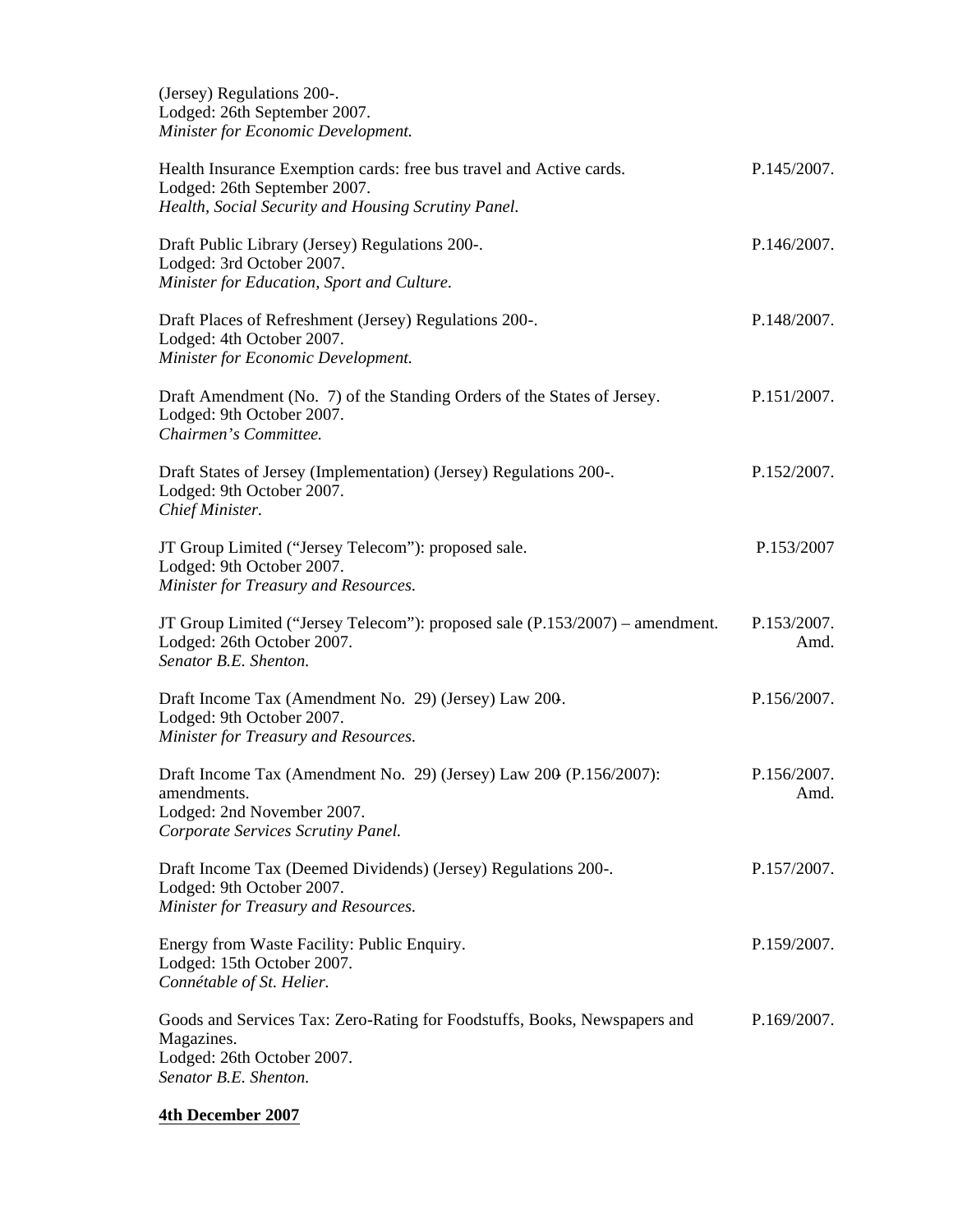| Budget 2008.<br>Lodged: 23rd October 2007.<br>Minister for Treasury and Resources.                                                                                                                           | P.164/2007.        |
|--------------------------------------------------------------------------------------------------------------------------------------------------------------------------------------------------------------|--------------------|
| Draft Finance (Jersey) Law 200-.<br>Lodged: 23rd October 2007.<br>Minister for Treasury and Resources.                                                                                                       | P.165/2007.        |
| Draft Income Tax (Amendment No. 30) (Jersey) Law 200-.<br>Lodged: 23rd October 2007.<br>Minister for Treasury and Resources.                                                                                 | P.166/2007.        |
| Draft Public Finances (Amendment No. 2) (Jersey) Law 200-.<br>Lodged: 23rd October 2007.<br>Minister for Treasury and Resources.                                                                             | P.167/2007.        |
| Draft Harbours (Administration) (Amendment No. 7) (Jersey) Law 200.<br>Lodged: 16th October 2007.<br>Minister for Economic Development.                                                                      | P.160/2007.        |
| Draft Amendment (No. 8) of the Standing Orders of the States of Jersey.<br>Lodged: 23rd October 2007.<br>Senator M.E. Vibert.                                                                                | P.162/2007.        |
| Draft Amendment (No. 32) to the Tariff of Harbour and Light Dues.<br>Lodged: 23rd October 2007.<br>Minister for Economic Development.                                                                        | P.163/2007.        |
| 15th January 2008                                                                                                                                                                                            |                    |
| Island Plan 2002: H4 Site No. 15, Samarès Nursery, St. Clement and future<br>amendments to the Island Plan.<br>Lodged: 20th July 2007.<br>Deputy I.J. Gorst of St. Clement.                                  | P.95/2007.         |
| Island Plan 2002: H4 Site No. 15, Samarès Nursery, St. Clement and future<br>amendments to the Island Plan (P.95/2007): comments.<br>Presented: 23rd October 2007.<br>Minister for Planning and Environment. | P.95/2007.<br>Com. |
| Draft Health and Safety at Work (Asbestos - Licensing) (Jersey) Regulations<br>$200-.$<br>Lodged: 25th October 2007.<br>Minister for Social Security.                                                        | P.168/2007.        |
| Draft Gambling (Remote Gambling Disaster Recovery) (Jersey) Regulations 200-                                                                                                                                 | P.170/2007.        |
| Lodged: 31st October 2007.<br>Minister for Economic Development.                                                                                                                                             |                    |
| 12th February 2008                                                                                                                                                                                           |                    |
| Draft Proceeds of Crime (Substitution of Schedule 2) (Jersey) Regulations 200.<br>Lodged: 24th September 2007.                                                                                               | P.127/2007.        |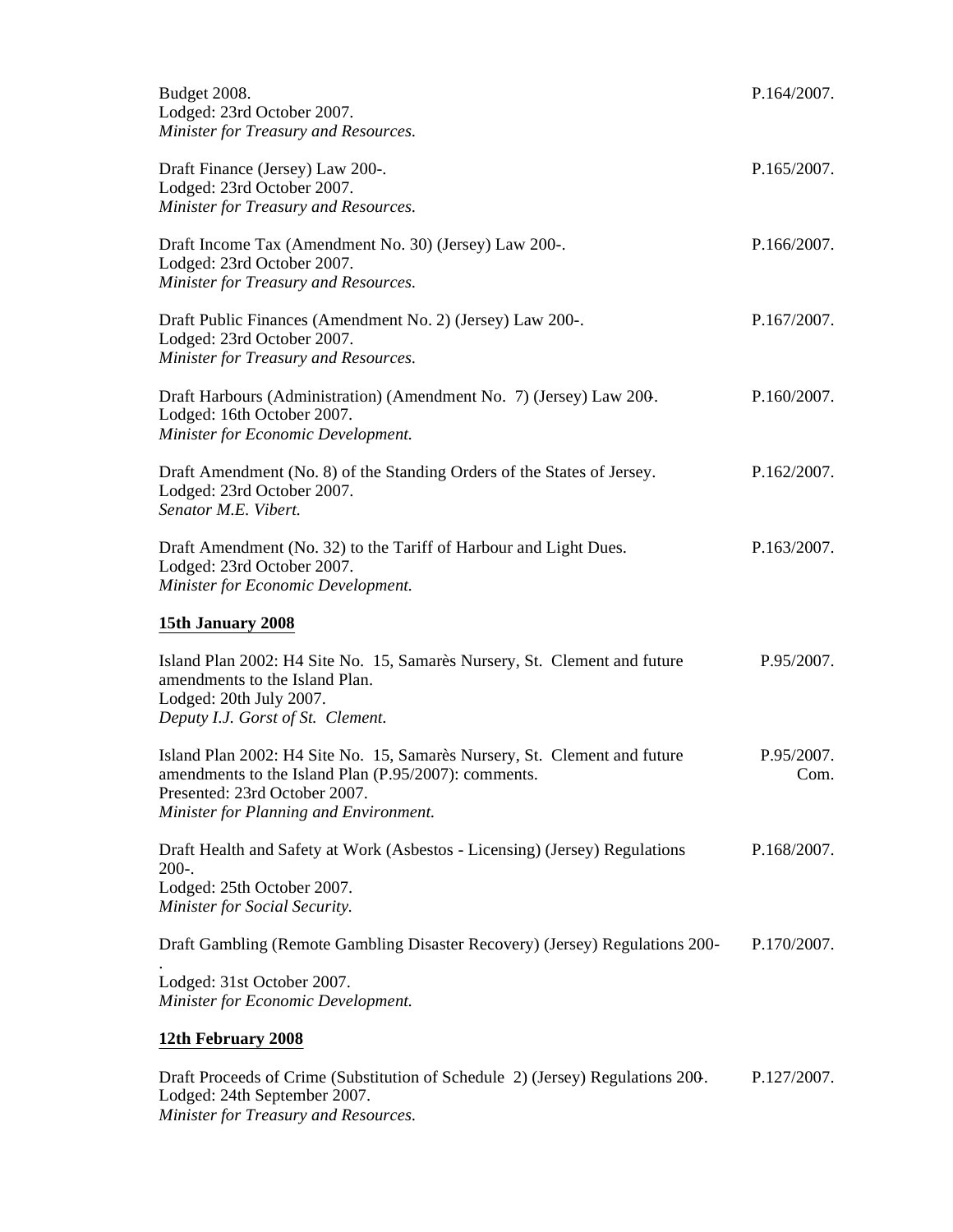## **M.N. DE LA HAYE Greffier of the States**

1st November 2007

**Note – In accordance with the meeting dates fixed for 2007 by the Privileges and Procedures Committee, this meeting will continue, if necessary, on Wednesday 7th November and Thursday 8th November 2007.**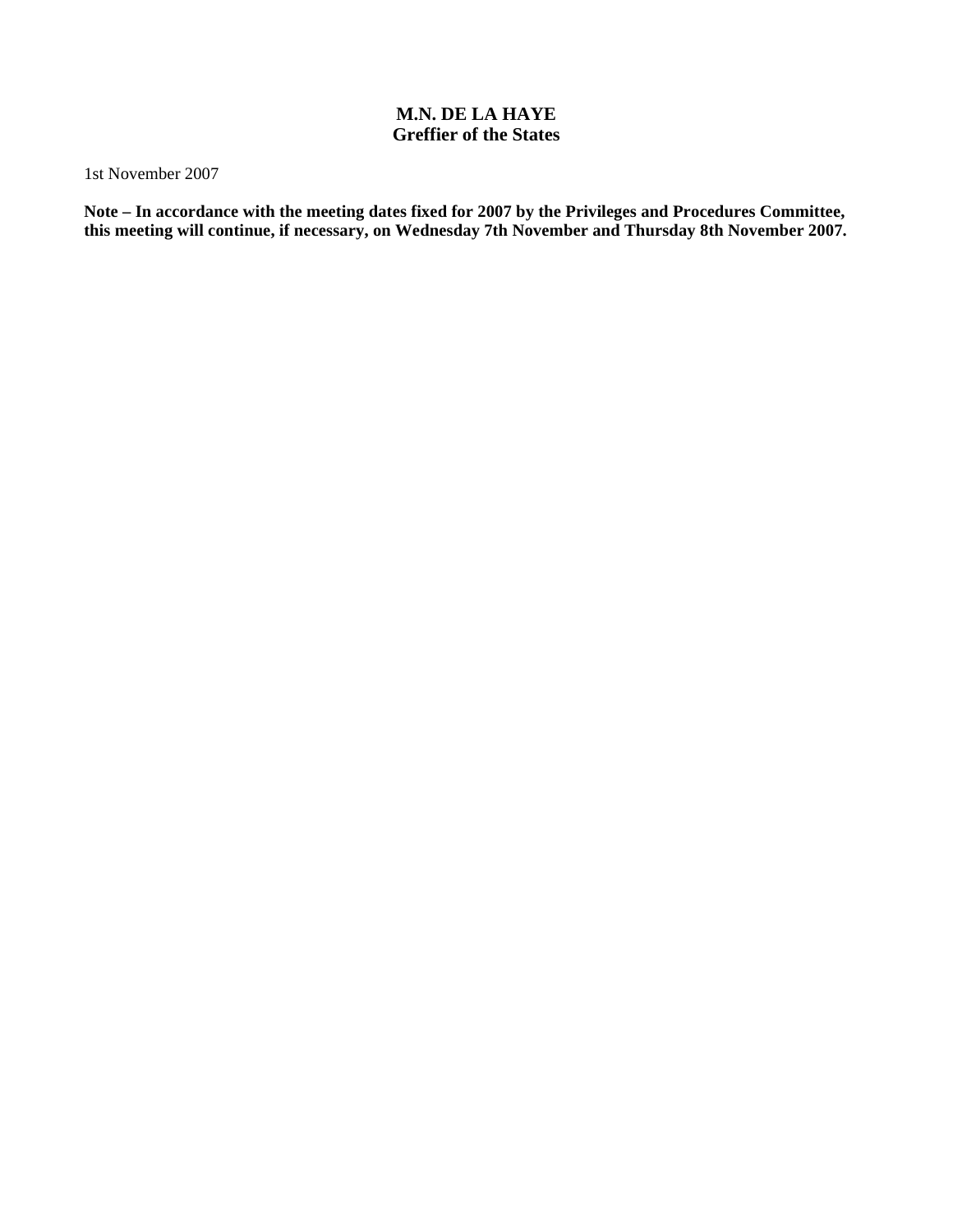## **Explanatory Note regarding subordinate legislation tabled at this meeting.**

(See Item B)

#### **R&O.136/2007.**

This Order revises speed restrictions on certain roads in St. John, St. Helier and St. Peter.

This Order was made on 26th October 2007 and comes into force on 9th November 2007.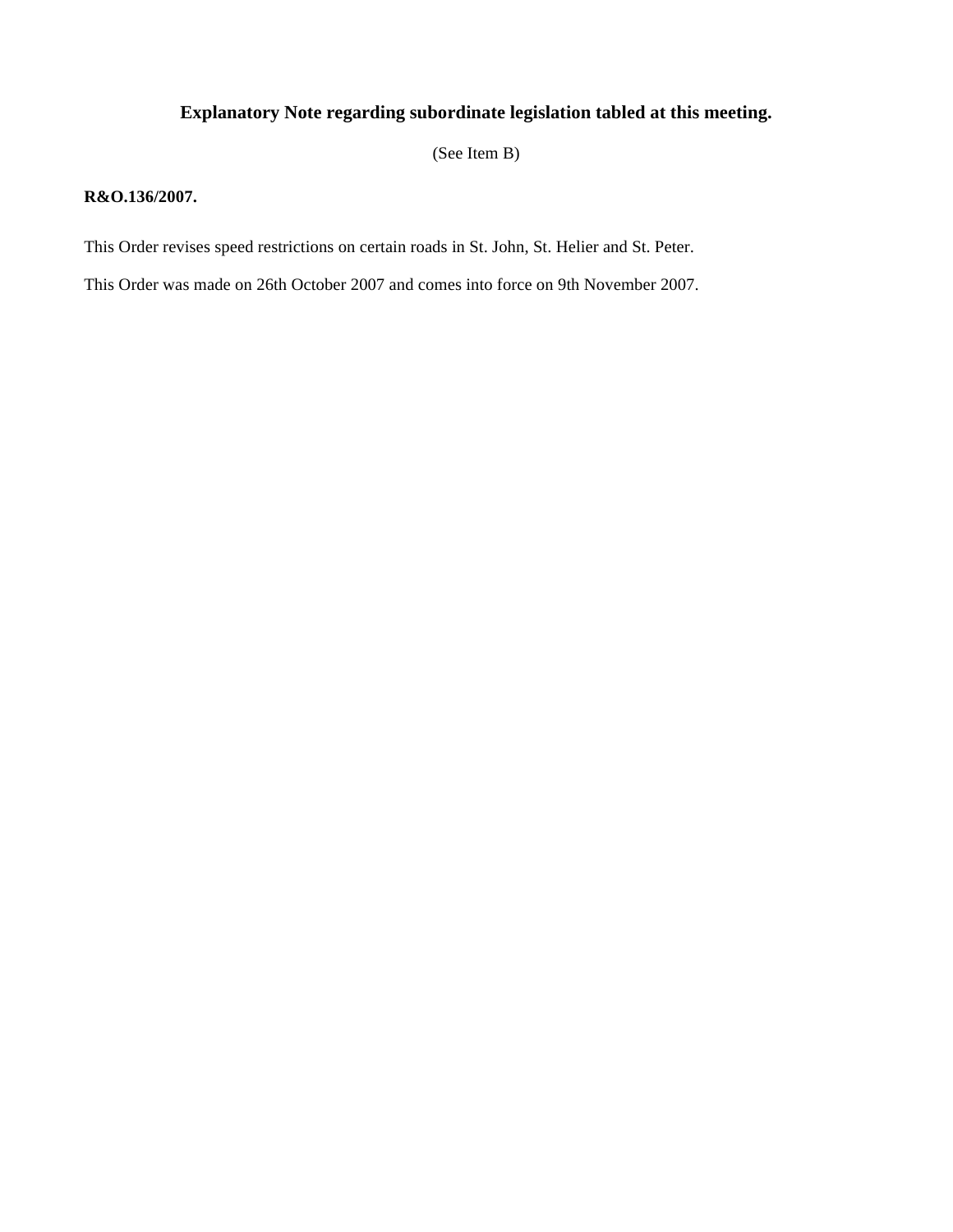## **WRITTEN QUESTIONS**

#### (See Item  $I(a)$ )

1. The Minister for Economic Development will table an answer to the following question asked by Deputy S.S.P.A. Power of St. Brelade -

 "Has a former senior engineer at the States of Jersey Airport now been appointed Liaison Director to the Civil Aviation Authority on behalf of Jersey, and if so, will the Minister advise members why the postholder is unable to be based at the Economic Development Department?

 Would the Minister further advise at which department this post is now based, how much notice they were given, and whether other departments had been unwilling to accommodate this post?"

2. The Minister for Economic Development will table an answer to the following question asked by Deputy A. Breckon of St. Saviour -

 "Is the Minister aware of any practice of traders charging prices equivalent to United Kingdom (UK) Value Added Tax (VAT) inclusive prices to Jersey consumers and, if so, what steps, if any, has he taken to publicise and discourage this practice?

What steps, if any, will he be taking to address the significant price differences between Jersey and the UK of many basic goods and services and could he explain if / how sums equivalent to UK VAT will be identified in receipts to Jersey consumers in any price marking legislation?"

3. The Minister for Economic Development will table an answer to the following question asked by Deputy R.G. Le Hérissier of St. Saviour -

 "Would the Minister advise members of the annual rental of the former Tourism Office and specify the annual rental of the properties to which the Economic Development Department staff have now relocated?"

4. The Chief Minister will table an answer to the following question asked by Deputy R.G. Le Hérissier of St. Saviour -

 "Would the Chief Minister specify the work carried out by the three Assistant Ministers who were tasked to identify cost cutting measures and advise what savings, if any, have resulted to date, and in what areas, from their activities?"

5. The Minister for Transport and Technical Services will table an answer to the following question asked by Deputy R.G. Le Hérissier of St. Saviour -

 "Further to the Minister's response to a written question on 11th September 2007 relating to the cost of the new system for texting bus arrival times, would he advise Members of the total cost, including the provision of GPS equipment?"

6. The Minister for Planning and Environment will table an answer to the following question asked by Deputy I.J. Gorst of St. Clement -

"Would the Minister –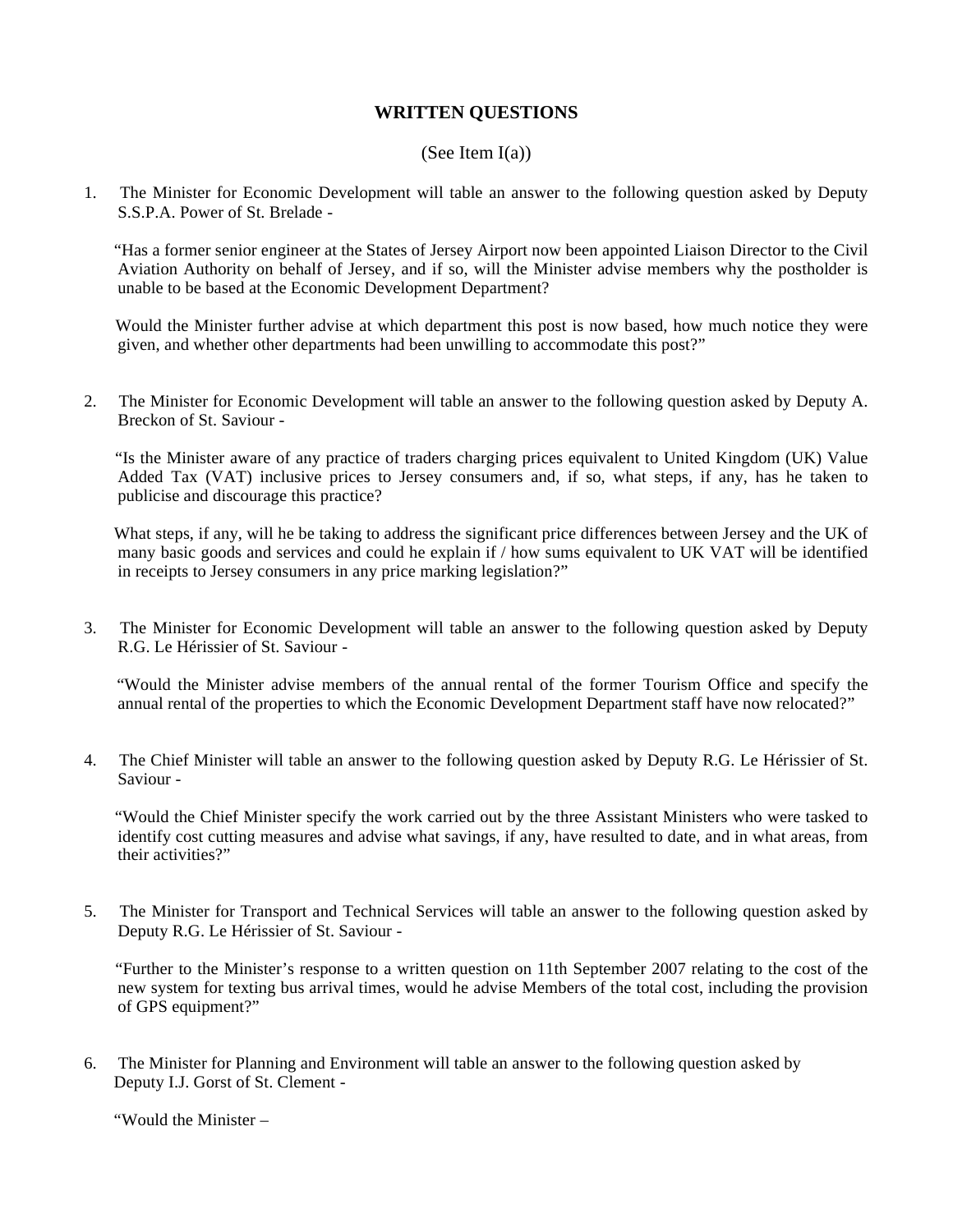(a) inform members whether Planning permission has been granted to the Transport and Technical Services Department for the siting and operation of the animal carcass storage facility which they are currently operating at Howard Davis farm next to Acorn Enterprises, and if so, would he advise when permission was granted and what public consultation process, if any, was followed?

- (b) Would the Minister inform members whether an environmental impact assessment was undertaken prior to the commencement of the process and, if so, what were its findings?
- (c) If it is the case that Planning permission has not been granted, would the Minister advise members whether he is content that such a sensitive process should be undertaken at this or any site without planning permission, and if so, why?"
- 7. The Minister for Transport and Technical Services will table an answer to the following question asked by Deputy I.J. Gorst of St. Clement -

"Would the Minister advise –

- (a) whether the positioning of both the animal incineration unit and the animal carcass storage facilities within the confines of Howard Davis farm are in breach of the Davis Family Trust Covenant and if not, would he advise on what criteria or legal advice that opinion is based?
- (b) if both these facilities are in breach of the covenant will he undertake to immediately stop any further processes or activities and actively look for an alternative site?
- (c) what consultation, if any, has taken place with Acorn Enterprises over the compatibility of these operations and its sheltered work and training of people with disabilities on the adjacent site?"
- 8. The Minister for Education, Sport and Culture will table an answer to the following question asked by Senator J.L. Perchard -

"Would the Minister advise members –

- 1. Who the members of the National Gallery Steering group are?
- 2. Who appointed the members of the National Gallery Steering group?
- 3. What the terms of reference of the National Gallery Steering group are?
- 4. Who was responsible for drafting of the terms of reference for the National Gallery Steering group?

 5. What support, if any, is being given by States departments or bodies owned or controlled by the States to the National Gallery Steering group?

 6. Which, if any outside consultants are advising the National Gallery Steering group or States departments over the proposal to develop a National Gallery on the Weighbridge site, the total estimated cost of all consultancy work in this regard and the mechanism in place for their funding?

 7. Will the Minister make available any minutes of the National Gallery Steering group as an appendix to the answer to this question?"